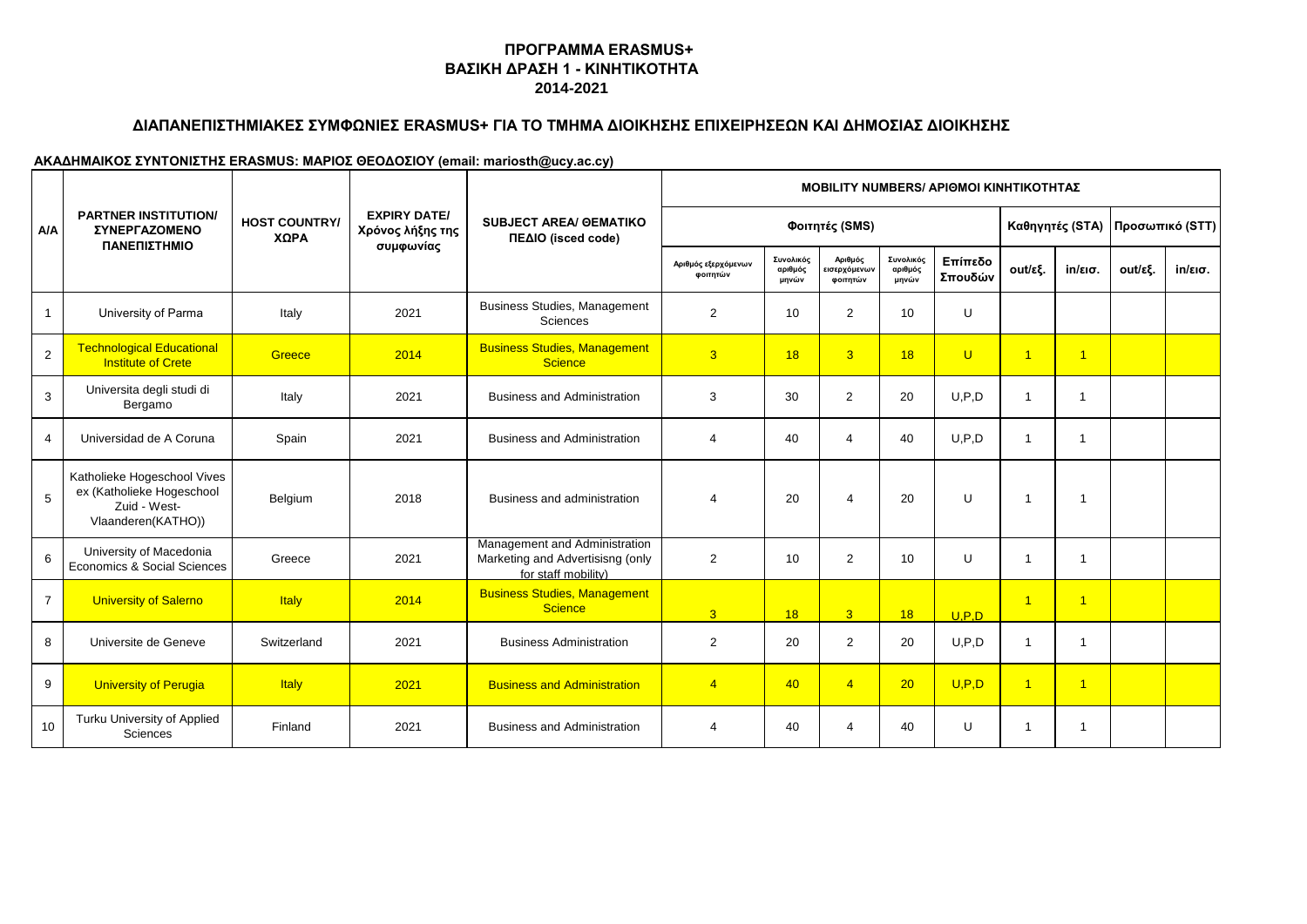# **ΔΙΑΠΑΝΕΠΙΣΤΗΜΙΑΚΕΣ ΣΥΜΦΩΝΙΕΣ ERASMUS+ ΓΙΑ ΤΟ ΤΜΗΜΑ ΔΙΟΙΚΗΣΗΣ ΕΠΙΧΕΙΡΗΣΕΩΝ ΚΑΙ ΔΗΜΟΣΙΑΣ ΔΙΟΙΚΗΣΗΣ**

|            |                                                                            |                              |                                                      |                                                     |                                 |                               |                                     |                               | <b>MOBILITY NUMBERS/ APIOMOI KINHTIKOTHTAZ</b> |                |                 |         |                   |  |
|------------|----------------------------------------------------------------------------|------------------------------|------------------------------------------------------|-----------------------------------------------------|---------------------------------|-------------------------------|-------------------------------------|-------------------------------|------------------------------------------------|----------------|-----------------|---------|-------------------|--|
| <b>A/A</b> | <b>PARTNER INSTITUTION/</b><br><b><i>ΣΥΝΕΡΓΑΖΟΜΕΝΟ</i></b><br>ΠΑΝΕΠΙΣΤΗΜΙΟ | <b>HOST COUNTRY/</b><br>ΧΩΡΑ | <b>EXPIRY DATE/</b><br>Χρόνος λήξης της<br>συμφωνίας | <b>SUBJECT AREA/ OEMATIKO</b><br>ΠΕΔΙΟ (isced code) | Φοιτητές (SMS)                  |                               |                                     |                               |                                                |                | Καθηγητές (STA) |         | Προσωπικό (STT)   |  |
|            |                                                                            |                              |                                                      |                                                     | Αριθμός εξερχόμενων<br>φοιτητών | Συνολικός<br>αριθμός<br>μηνών | Αριθμός<br>εισερχόμενων<br>φοιτητών | Συνολικός<br>αριθμός<br>μηνών | Επίπεδο<br>Σπουδών                             | out/εξ.        | in/εισ.         | out/εξ. | $in/\epsilon$ ισ. |  |
| 11         | Fachhochschule Worms                                                       | Germany                      | 2021                                                 | <b>Business Administration</b>                      | 3                               | 30                            | 3                                   | 30                            | U.P                                            | $\overline{1}$ | $\mathbf{1}$    |         |                   |  |
| 12         | Uniwersytet Warminsko-<br>Mazurski W Olsztynie                             | Poland                       | 2021                                                 | <b>Business Administration</b>                      | $\overline{\mathbf{4}}$         | 20                            | $\overline{4}$                      | 20                            | U<br>P                                         | $\overline{1}$ | 1               |         |                   |  |
| 13         | Universidad Carlos III de<br>Madrid                                        | Spain                        | 2021                                                 | <b>Business Studies</b>                             | 2                               | 10                            | 2                                   | 10                            | U                                              | $\overline{1}$ | $\mathbf{1}$    |         |                   |  |
| 14         | Radboud Universiteit<br>Nijmegen                                           | <b>Netherlands</b>           | 2021                                                 | <b>Business and Administration</b>                  | $\overline{4}$                  | 24                            | $\overline{4}$                      | 24                            | U, P                                           | $\overline{1}$ | 1               |         |                   |  |
|            | Athens University of<br><b>Economics and Business</b>                      | Greece                       |                                                      | Management and Administration                       | $\overline{4}$                  | 18                            | 2                                   | 18                            | U                                              | $\mathbf 1$    | 1               |         |                   |  |
| 15         |                                                                            |                              | 2021                                                 | Management and Administration                       | $\overline{4}$                  | 18                            | 2                                   | 18                            | U                                              |                |                 |         |                   |  |
|            |                                                                            |                              |                                                      | Marketing and advertising                           | $\overline{2}$                  | 18                            | 2                                   | 18                            | U, D                                           |                |                 |         |                   |  |
| 16         | Katholieke Hogeschool<br>Leuven                                            | Belgium                      | 2021                                                 | Business and administration                         | $\overline{4}$                  | 36                            | $\overline{4}$                      | 36                            | U                                              | $\mathbf 1$    | $\mathbf{1}$    |         |                   |  |
| 17         | University of Hradec Kralove                                               | <b>Czech Republic</b>        | 2021                                                 | <b>Business and Administration</b>                  | 2                               | 12                            | $\overline{2}$                      | 12                            | U.P                                            | $\overline{1}$ | 1               |         |                   |  |
| 18         | University of Bologna                                                      | Italy                        | 2015                                                 | <b>Business and Administration</b>                  | $\overline{\phantom{a}}$        | 9                             |                                     | 9                             | U                                              | $\overline{1}$ | $\mathbf{1}$    |         |                   |  |
| 19         | University of Pireaus                                                      | Greece                       | 2021                                                 | <b>Business and Administration</b>                  | 2                               | 12                            | $\overline{2}$                      | 12                            | U                                              | -1             | 1               |         |                   |  |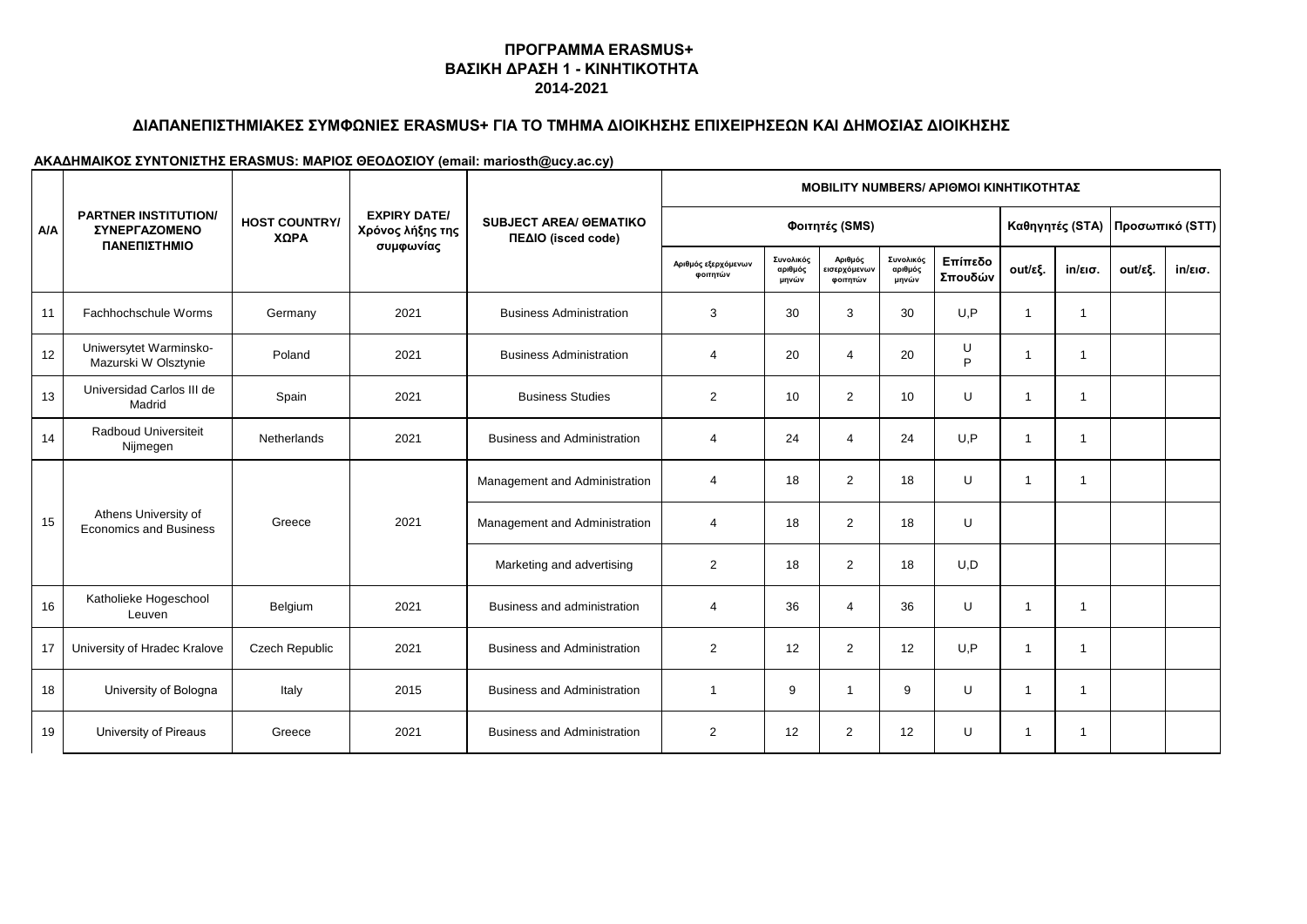# **ΔΙΑΠΑΝΕΠΙΣΤΗΜΙΑΚΕΣ ΣΥΜΦΩΝΙΕΣ ERASMUS+ ΓΙΑ ΤΟ ΤΜΗΜΑ ΔΙΟΙΚΗΣΗΣ ΕΠΙΧΕΙΡΗΣΕΩΝ ΚΑΙ ΔΗΜΟΣΙΑΣ ΔΙΟΙΚΗΣΗΣ**

|            |                                                                                                            |                                         |                                                     |                                                       | <b>MOBILITY NUMBERS/ APIOMOI KINHTIKOTHTAΣ</b>              |                               |                                                    |                               |                    |                 |                   |                 |                   |  |  |
|------------|------------------------------------------------------------------------------------------------------------|-----------------------------------------|-----------------------------------------------------|-------------------------------------------------------|-------------------------------------------------------------|-------------------------------|----------------------------------------------------|-------------------------------|--------------------|-----------------|-------------------|-----------------|-------------------|--|--|
| <b>A/A</b> | <b>PARTNER INSTITUTION/</b><br><b>HOST COUNTRY/</b><br><b><i>ΣΥΝΕΡΓΑΖΟΜΕΝΟ</i></b><br>ΧΩΡΑ<br>ΠΑΝΕΠΙΣΤΗΜΙΟ | <b>EXPIRY DATE/</b><br>Χρόνος λήξης της | <b>SUBJECT AREA/ OEMATIKO</b><br>ΠΕΔΙΟ (isced code) | Φοιτητές (SMS)                                        |                                                             |                               |                                                    |                               |                    | Καθηγητές (STA) |                   | Προσωπικό (STT) |                   |  |  |
|            |                                                                                                            |                                         | συμφωνίας                                           |                                                       | Αριθμός εξερχόμενων<br>φοιτητών                             | Συνολικός<br>αριθμός<br>μηνών | Αριθμός<br>εισερχόμενων<br>φοιτητών                | Συνολικός<br>αριθμός<br>μηνών | Επίπεδο<br>Σπουδών | out/εξ.         | $in/\epsilon$ ισ. | out/εξ.         | $in/\epsilon$ ισ. |  |  |
| 20         | ISC PARIS - School of<br>Management                                                                        | France                                  | 2021                                                | <b>Business Administration</b>                        | $\overline{\mathbf{4}}$                                     | 20                            | 4                                                  | 20                            | U.P                | $\overline{1}$  | $\mathbf{1}$      |                 |                   |  |  |
| 21         | University of Wrocklaw                                                                                     | Poland                                  | 2021                                                | <b>Business Studies</b>                               | $\overline{4}$                                              | 36                            | $\overline{4}$                                     | 36                            | $\cup$             | $\overline{1}$  | $\mathbf{1}$      |                 |                   |  |  |
| 22         | University of Peloponnese                                                                                  | Greece                                  | 2014                                                | <b>Business Studies</b>                               | 3                                                           | 18                            | 3 <sup>1</sup>                                     | 18                            | $\mathbf{U}$       | $\overline{1}$  | $\mathbf{1}$      |                 |                   |  |  |
| 23         | Hochschule Bremen                                                                                          | Germany                                 | 2021                                                | <b>Business Administration</b>                        | 2                                                           | 10                            | 2                                                  | 10                            | U                  | $\overline{1}$  | $\mathbf{1}$      |                 |                   |  |  |
| 24         | L' Universite de Franche -<br>Comte                                                                        | France                                  | 2021                                                | <b>Business Studies</b>                               | 4                                                           | 36                            | $\overline{4}$                                     | 36                            | U.P                | $\overline{1}$  | $\mathbf{1}$      |                 |                   |  |  |
| 25         | Universitat Ulm                                                                                            | Germany                                 | 2021                                                | Business and administration,<br>Economics             | 2                                                           | 12                            | $\overline{2}$                                     | 10                            | U.P                | $\overline{1}$  | $\mathbf{1}$      |                 |                   |  |  |
| 26         | Panteion University of Social<br>and Political Sciences                                                    | Greece                                  | 2021                                                | <b>Business and Administration</b>                    | $\overline{2}$                                              | 20                            | 2                                                  | 20                            | U                  | $\overline{1}$  | $\mathbf{1}$      |                 |                   |  |  |
| 27         | <b>FHS KUFSTEIN TIROL</b><br>UNIVERSITY OF APPLIED<br><b>SCIENCES</b>                                      | Austria                                 | 2014                                                | <b>Business Studies</b>                               | $\overline{4}$                                              | 40                            | $\overline{4}$                                     | 40                            | U                  | $\overline{1}$  | $\mathbf{1}$      |                 |                   |  |  |
| 28         | <b>BA School of Business and</b><br>Finance (Banku augstskola)                                             | Latvia                                  | 2014                                                | <b>Business Studies, Management</b><br><b>Science</b> | $\overline{2}$<br>$\overline{4}$<br>$\overline{\mathbf{A}}$ | 20                            | 2 <sup>2</sup><br>$\overline{1}$<br>$\overline{A}$ | 20 <sub>2</sub>               | U<br>P<br>D        | $\overline{1}$  | $\mathbf{1}$      |                 |                   |  |  |
| 29         | <b>University of Gent</b>                                                                                  | <b>Belgium</b>                          | 2014                                                | <b>Business Studies, Economics</b>                    | $\overline{4}$                                              | 40                            | $\overline{2}$                                     | 20                            | U                  | $\overline{1}$  | $\mathbf{1}$      |                 |                   |  |  |
| 30         | Karel de Grote Hogeschool                                                                                  | Belgium                                 | 2017                                                | <b>Business Studies</b>                               | 2                                                           | 20                            | $\overline{2}$                                     | 20                            | U                  | $\overline{1}$  | $\mathbf{1}$      |                 |                   |  |  |
| 31         | Universitat Paderborn                                                                                      | Germany                                 | 2021                                                | <b>Business Studies and</b><br>administration         | 3                                                           | 15                            | 3                                                  | 15                            | U.P                | $\overline{1}$  | 1                 |                 |                   |  |  |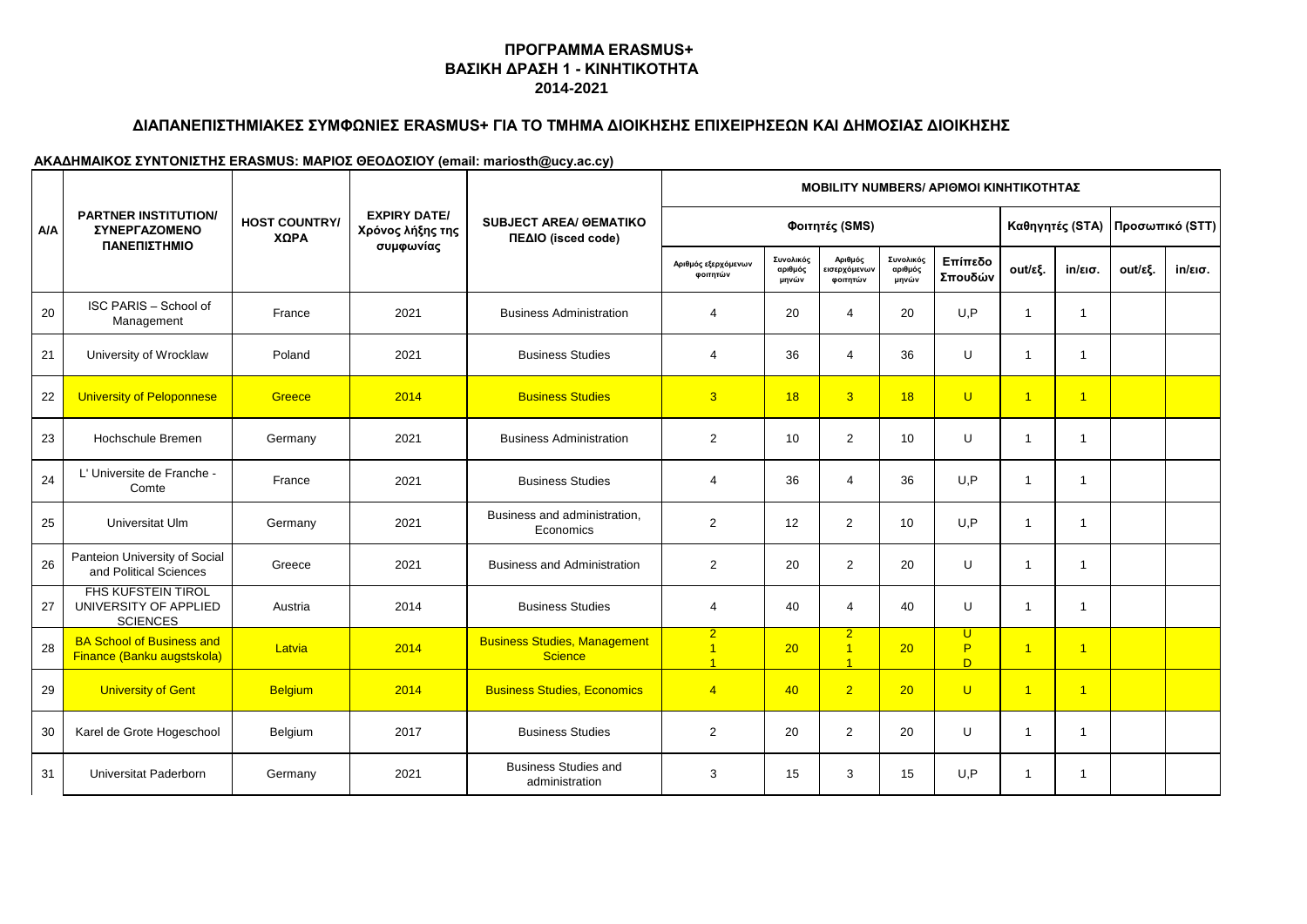# **ΔΙΑΠΑΝΕΠΙΣΤΗΜΙΑΚΕΣ ΣΥΜΦΩΝΙΕΣ ERASMUS+ ΓΙΑ ΤΟ ΤΜΗΜΑ ΔΙΟΙΚΗΣΗΣ ΕΠΙΧΕΙΡΗΣΕΩΝ ΚΑΙ ΔΗΜΟΣΙΑΣ ΔΙΟΙΚΗΣΗΣ**

|            |                                                     |                              |                                                      | <b>SUBJECT AREA/ OEMATIKO</b><br>ΠΕΔΙΟ (isced code) | <b>MOBILITY NUMBERS/ APIOMOI KINHTIKOTHTAZ</b> |                               |                                     |                               |                    |                |                   |                                   |                   |  |
|------------|-----------------------------------------------------|------------------------------|------------------------------------------------------|-----------------------------------------------------|------------------------------------------------|-------------------------------|-------------------------------------|-------------------------------|--------------------|----------------|-------------------|-----------------------------------|-------------------|--|
| <b>A/A</b> | <b>PARTNER INSTITUTION/</b><br><b>ΣΥΝΕΡΓΑΖΟΜΕΝΟ</b> | <b>HOST COUNTRY/</b><br>ΧΩΡΑ | <b>EXPIRY DATE/</b><br>Χρόνος λήξης της<br>συμφωνίας |                                                     | Φοιτητές (SMS)                                 |                               |                                     |                               |                    |                |                   | Καθηγητές (STA)   Προσωπικό (STT) |                   |  |
|            | ΠΑΝΕΠΙΣΤΗΜΙΟ                                        |                              |                                                      |                                                     | Αριθμός εξερχόμενων<br>φοιτητών                | Συνολικός<br>αριθμός<br>μηνών | Αριθμός<br>εισερχόμενων<br>φοιτητών | Συνολικός<br>αριθμός<br>μηνών | Επίπεδο<br>Σπουδών | out/εξ.        | $in/\epsilon$ ισ. | out/εξ.                           | $in/\epsilon$ ισ. |  |
| 32         | <b>Hochschule Trier</b>                             | Germany                      | 2021                                                 | <b>Business Studies</b>                             | 5                                              | 25                            | 5                                   | 25                            | U.P                | $\overline{1}$ |                   |                                   |                   |  |
| 33         | De Montfort University                              | <b>UK</b>                    | 2021                                                 | <b>Business and Administration</b>                  | $\overline{2}$                                 | 20                            | $\overline{2}$                      | 20                            | U.P                | $\overline{1}$ | $\mathbf{1}$      |                                   |                   |  |
| 34         | Kajaani University of Applied<br>Sciences           | Finland                      | 2021                                                 | <b>Business and Administration</b>                  | $\overline{2}$                                 | 10                            | $\mathbf{2}$                        | 10                            | U                  | $\overline{1}$ | $\mathbf{1}$      |                                   |                   |  |
| 35         | Universite du Luxembourg                            | Luxembourg                   | 2021                                                 | <b>Business and Administration</b>                  | $\overline{2}$                                 | 10                            | $\overline{2}$                      | 10                            | U                  |                |                   |                                   |                   |  |
| 36         | University of Granada                               | Spain                        | 2020                                                 | <b>Business and Administration</b>                  | 4                                              | 20                            | $\overline{4}$                      | 20                            | U                  | $\overline{1}$ | $\mathbf{1}$      |                                   |                   |  |
| 37         | <b>Tallinn University of</b><br>Technology          | Estonia                      | 2021                                                 | <b>Business and Administraion</b>                   | $\overline{4}$                                 | 40                            | $\overline{4}$                      | 40                            | U, P               | $\overline{1}$ | $\overline{1}$    |                                   |                   |  |
| 38         | Fachhochschule<br>Kaiserslautern                    | <b>Germany</b>               | 2014                                                 | <b>Business and Administraion</b>                   | $\overline{3}$                                 | 30 <sub>o</sub>               | $\overline{3}$                      | 30 <sup>°</sup>               | $\cup$             | $\overline{1}$ |                   |                                   |                   |  |
| 39         | Universita Degli Studi di Siena                     | Italy                        | 2021                                                 | <b>Business and Administraion</b>                   | $\overline{2}$                                 | 10                            | 2                                   | 10                            | U.P                | $\overline{1}$ | $\mathbf{1}$      |                                   |                   |  |
| 40         | Universidade Do Minho                               | Portugal                     | 2021                                                 | Economics                                           | 4                                              | 36                            | $\overline{4}$                      | 36                            | U                  |                |                   |                                   |                   |  |
| 41         | Universidade Nova de Lisboa                         | Portugal                     | 2014                                                 | Management and Administartion                       | $\overline{2}$                                 | 12                            | $\overline{2}$                      | 12                            | $\cup$             |                |                   |                                   |                   |  |
| 42         | University of Cergy-Pontoise                        | France                       | 2021                                                 | <b>Business and Administration</b>                  | 2                                              | 20                            | 2                                   | 20                            | U.P                | $\overline{1}$ | -1                |                                   |                   |  |